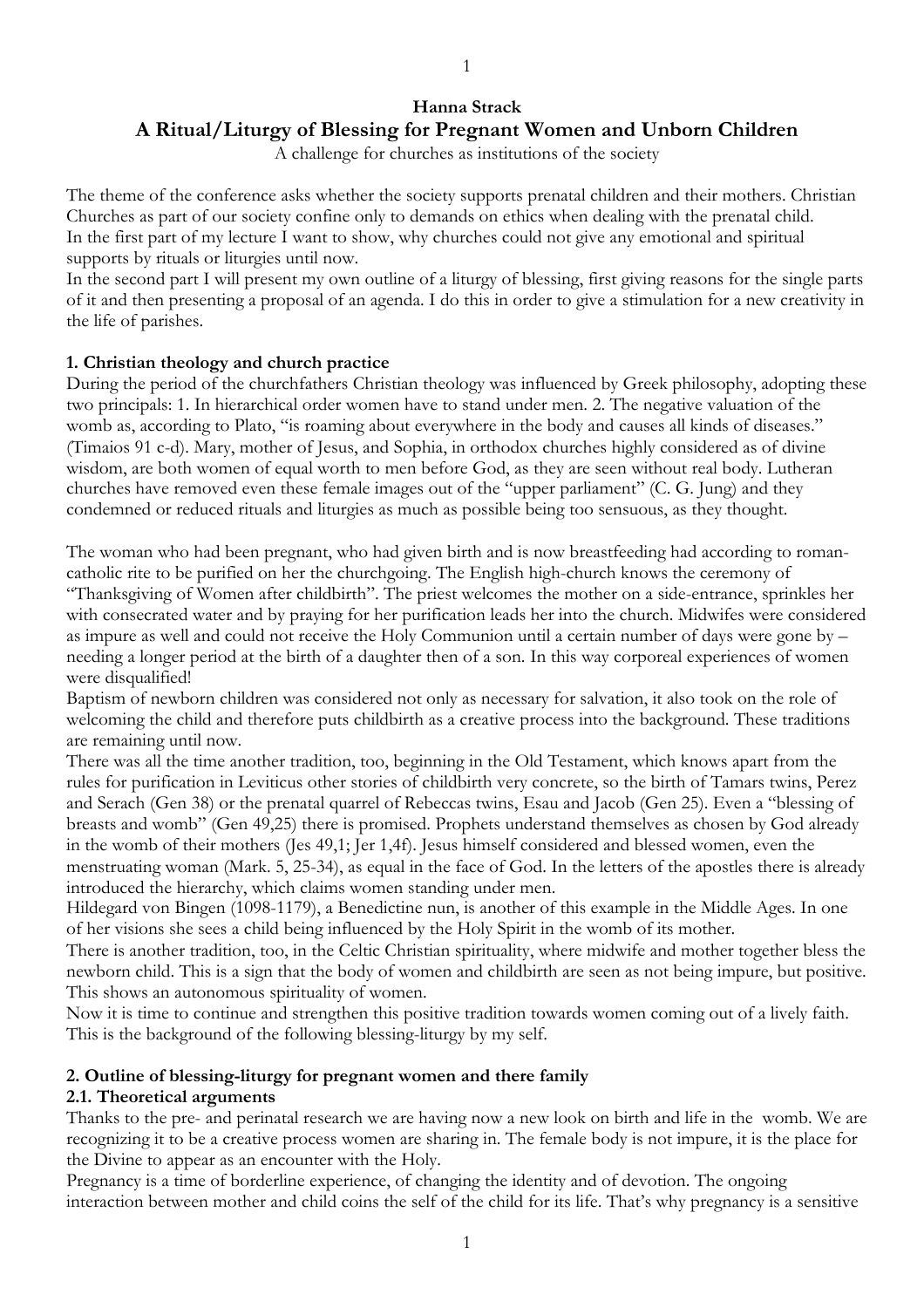phase for spirituality of all who are concerned. "In the womb the foundations for trust, joy, creativity, power of life and self responsible, active handling of problems are given." (Werner Gross, Was erlebt ein Kind im Mutterleib? – what is a child experiencing in the womb?).

Free midwifes (in Germany) have already chosen a practice in their preparation groups where in a circle the strengthening and healing takes place, being the initial "holy circles". Yet it should be the whole society which supports mother and child during pregnancy.

The goal of the blessing-liturgy I am going to present here is to strengthen the pregnant women and her trust into the divine presence. So the child can feel the atmosphere of the spirit and the power of Gods love. The bodily activities during the blessing-liturgy are helpful.

When I am using the word "GOD" I just mean the ground of being, the creative power of life, which Jesus Christ was preaching as strength of love. There are numerous images of this deity from which we can use only those who are compatible with pure love, therefore the images of God as a ruler or a judge are not possible. F. e. in psalm 22, 10 God acts comparable to a midwife: "Yet it was you who took me from the womb; you kept me safe on my mother's breast. On you I was cast from my birth, and since my mother bore me, you have been my God."

Now I give you the meaning of each element in the blessing-liturgy:

*Music*, (children love f. e. that of Vivaldi and Mozart) and/or the sound of the gong is reaching the prenatal child, it is able to hear it and remember it later.

*Singing* together supports the community together with the child, which hears especially the voice of her or his mother and is recognising it after birth. The hymns of the German songbook are not known in other countries, therefore people should look for their own ones.

*Rocking to sleep* is a rhythmic stimulus, in which the child is reminded of the motherly heart and feels the intimacy with the mother. It gives her or him good roots.

The *slight touching* of the womb enables the child later to make contacts to other people in their environment. To caress it is a comforting gesture for both mother and child. According to the young science of haptomonie this touching stimulates the blood and makes warm hands, feet and the head. A quiet inner dialog with the unborn child is going to take place. This leads for the child to a fundamental feeling of being affirmed and encouraged. The love of the parents to their child can so be absorbed and reinforced.

*Outside and inside images* encourage the creativity of life. Stories of the Bible affirm inside images. As an outside image we can see pictures by Hildegard von Bingen and by students of midwifery in the German town Tübingen, which we will look at during the blessing-liturgy.

*Words of blessing* are affirmative expressions. What is said becomes reality. They are just like a soundingboard for the presence of the divine wisdom and power. This event of speech has to be done with inner authority. In this way the child´s trust and confidence is affirmed and the self-confidence of the mother is positively supported during this time of ambivalent emotions.

The gift of an *angel* has the same meaning as transitional object (D.W. Winnicott) as the placenta is the first ally for the child.

This blessing-liturgy means for each *person*:

The attention and care during the blessing-liturgy is able to build a bridge for mothers to their new emotions of hope and fear, negative emotions are going to be dismissed. The child feels itself to be held, carried, understood and protected. It is able to notice that it is perceived and welcomed.

Fathers are addressed in their quite new social and emotional role and brothers and sisters, too. The trustful relationship to the midwife is going to be reinforced by including her.

This blessing-liturgy is able to give a new home and reach spirituality for all concerned in this sensitive times. All together it supports the creativity of life, is a gift of quality of life and promotes the child´s development of existence.

Therefore the blessing-liturgy contents the following parts:

- touching of hands, feet, womb
- singing altogether
- speaking about hope and joy, fear and worries
- evoking inner pictures
- reading supporting stories
- preaching the Love of God for everybody
- including the midwife and speaking about spiritual midwifery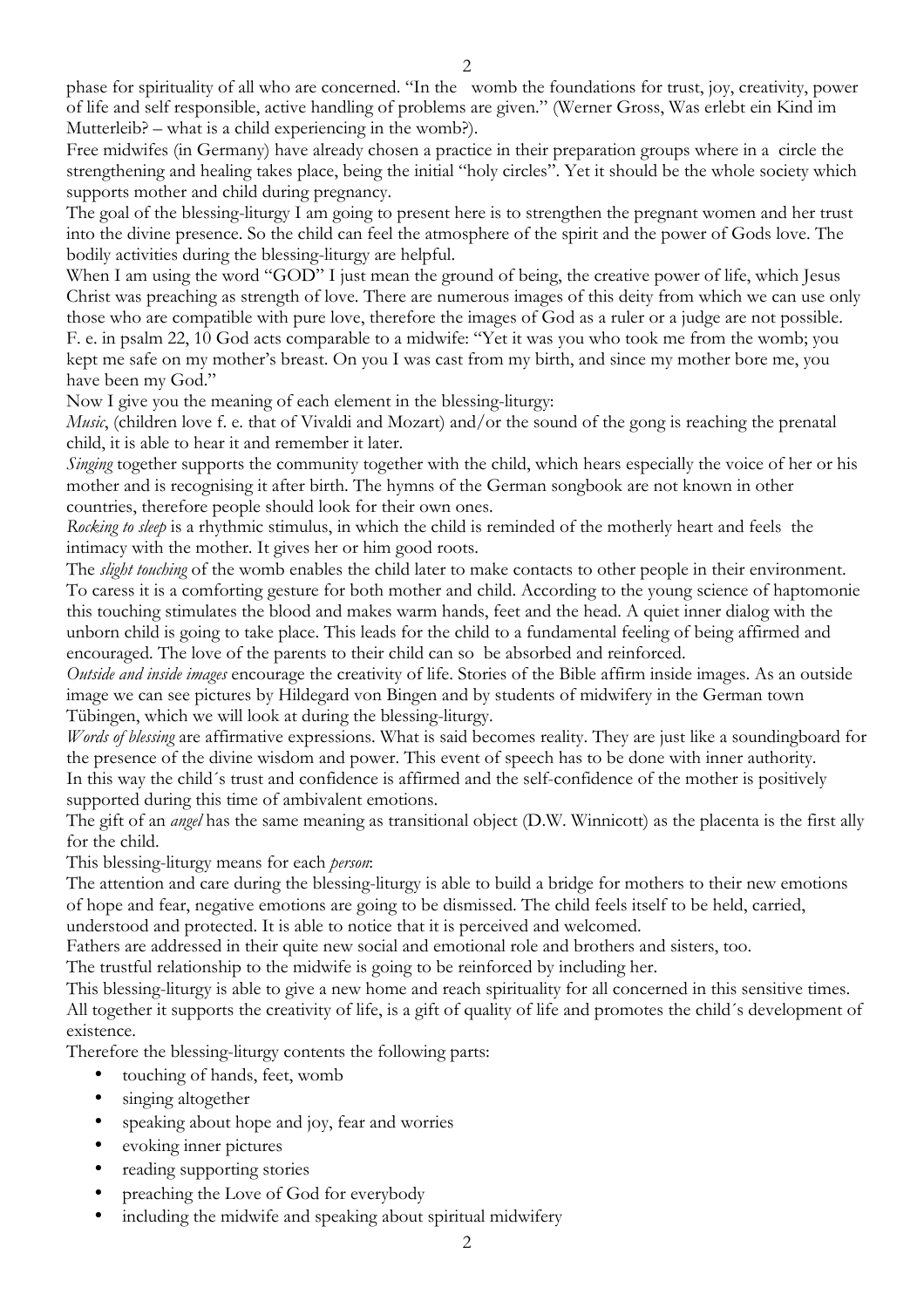participants

The following outline for blessing is meant as collection of ideas. Single parts could be chosen or new ones could be added.

# **2.2 Blessing-liturgy for pregnant women and their children Music – gong**

## **Welcome by the reverend:**

Dear becoming mothers, dear families and friends, midwives and all who are going to accompany and help when a new human being arrives.

We welcome you very hearty in this blessing-ritual, on which we want to pray for Gods blessing of the child, the mother and the childbirth.

We are glad to experience this healing event together with you. You may be accompanied by all of us.

Therefore you got a paper with pictures and hymns.

## **We are celebrating this blessing**

in the name of God, who is the supporting power of life

in the name of Jesus Christ, who was blessing children

in the name of the Holy Spirit, who gives us courage to live.

Elisabeth welcomed Mary, mother of Jesus Christ, with these words: "You are blessed among the women and blessed is the child you will bear." Luk 1,42

**Hymn** of your choice.

# **Reverend:**

Dear families, in your centre a new life is growing up, a new creation of God, in the midst of the womb. The parents procreated with joy and now the miracle happens: it is growing from millimetre size to a viable child, its brain and heart are active even being very small, it is soon able to listen to music.

For many of you the picture of the ultrasound is the first encounter with your child. But even before this you mothers experience how your body is changing.

In the earlier times it was the movement of the child which announced the mother, that in her womb a child is growing up.

Let me tell you a story from the bible, from the encounter of two unborn ones, John the Baptist and Jesus:

Mary had listened to the gospel of the angel: "Peace be with you! Don't be afraid, God has been gracious to you. You will become pregnant and give birth to a son, and you will name him Jesus." Mary did not want to be alone so she was visiting her Cousin Elizabeth, who was pregnant, too.

Let me now read the New Testament in Luk 1, 39-45: "A short time later Mary hurried to a town in the hill country of Judea. She went into Zechariah's home, where she greeted Elizabeth. When Elizabeth heard Mary's greeting, her baby moved within her.

The Holy Spirit came upon Elizabeth. Then in a loud voice she said to Mary: God has blessed you more than any other woman! He has also blessed the child you will have. Why should the mother of my Lord come to me? As soon as I heard your greeting, my baby became happy and moved within me. The Lord has blessed you because you believed that he will keep his promise." And of cause we all know the story of the birth of Jesus, our gospel at Christmas, which happened in a stable in Bethlehem!

Today we are discovering quite new how the child is experiencing everything also this ceremony, the music, all atmosphere.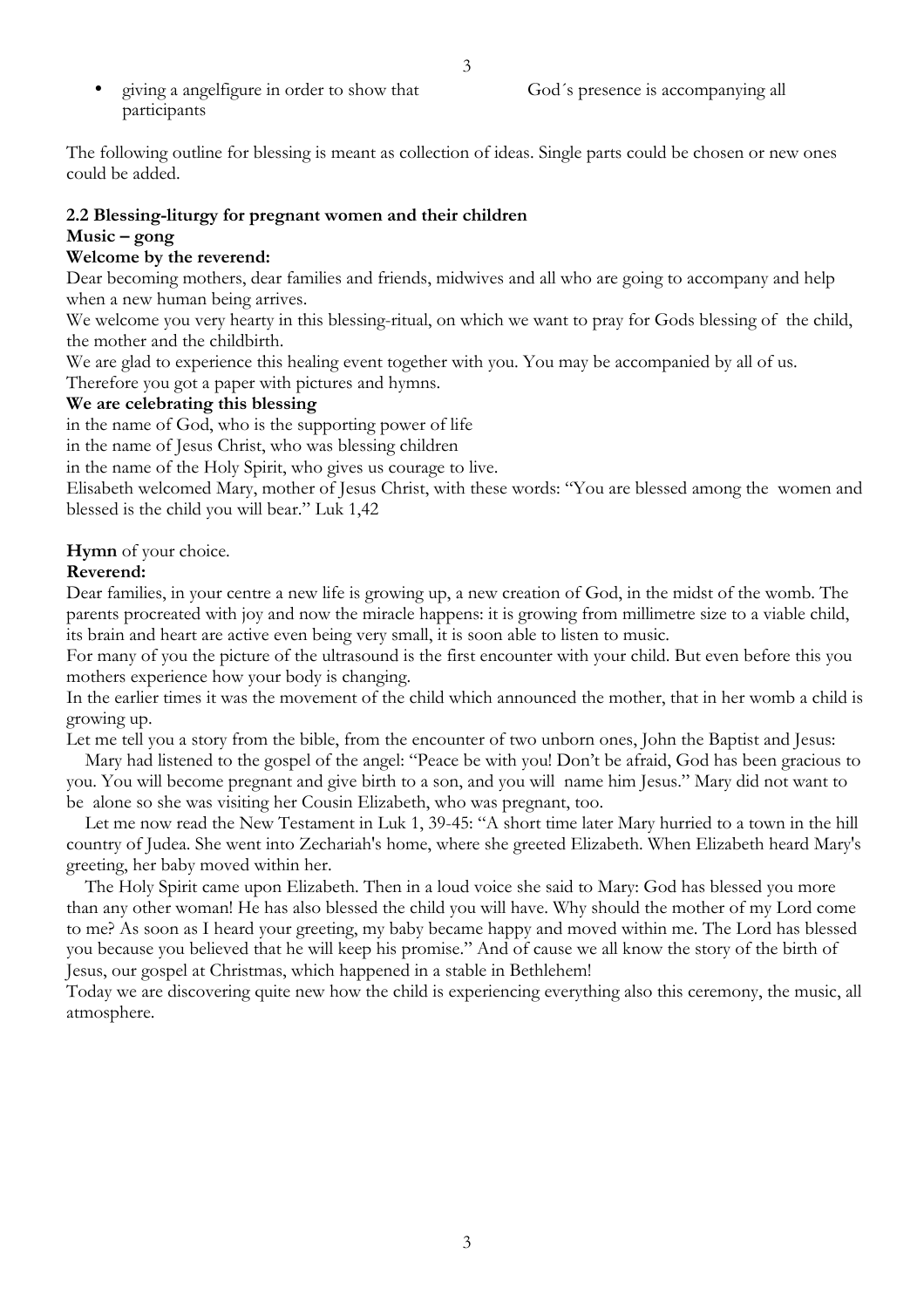

In the Middle Ages a picture was painted – a vision from Hildegard von Bingen – you have it on your paper. There we see a child within the womb of its mother just before being born. The mother holds her hands over it, blessing it. The people right and left are carrying dishes with the child´s heritage. From above a beam comes to the child. This is the Holy Spirit coming from the deity – here painted as a quadrangle with many eyes. And it really means, that Gods Spirit is already flowing to the unborn child, which is now one of the children of God.

Now I invite you who sit on the right and left of the pregnant mothers to put your hands on their belly while I am speaking words of blessing to the child. It will listen to my voice lying in a purple light in the womb:

Child, blessed be you heart, so you may be kind and lively!

Child, blessed be your feet, which support you all time!

Child, blessed be your shoulders, arms and hands, so you are able to do good things!

Child, blessed be your head, so good thoughts may rise from it!

Child, blessed be your senses, so you will care for the earth and all human beings with attention and love!

### **Silence and rocking**

**Hymn** of your choice:

## **Reverend:**

Dear mothers, this is a special time for you! Time of good hope, time of carrying a child under your heart! You are experiencing many changes. Your body is a two-in-one-body during these months. For some of you it is not easy to accept this. Others are feeling themselves worthy twice. And others are feeling lonely because they are the only one in their environment who is experiencing this at the moment. It may be that in your place at work people are not happy about your pregnancy, even some families have reservations about it.

You now have got the book for medicine for maternity promising security. But you feel yourself that you are living in these nine months with hope, with good hope – that means this old expression, hope for health of yourself and of the child, hope for a happy birth, just having a feeling of anticipated joy and hope for this new being! But you live with fear and worry, too. Sometimes you just can not be happy.

That's while we say: you have a blessed womb, your womb needs blessings!

I had the great experience to accompany the birth of the third child of a mother, who wrote to me: I ask you to encourage women to follow her inner voice so that they are confident for their bodies and of divine guidance. So they are able to dare giving birth, an experience which should not be expected with fear as a moment of fright but an intentional experience of solemn event. Later this can be a great source of strength. Now I would like to invite all pregnant mothers to come and all others please to form a circle around the women!

# **Act of blessing**

The Reverend speaks to each mother: "God bless you!" spreading a bit of oil on their forehead then putting the hand on the belly, she can speak some very individual words, too.

Then she or he speaks to all:

Dear pregnant mothers,

- I bless your mind,
- I bless your heard,
- I bless your body,

I bless the child in you!

The angel of God may accompany you!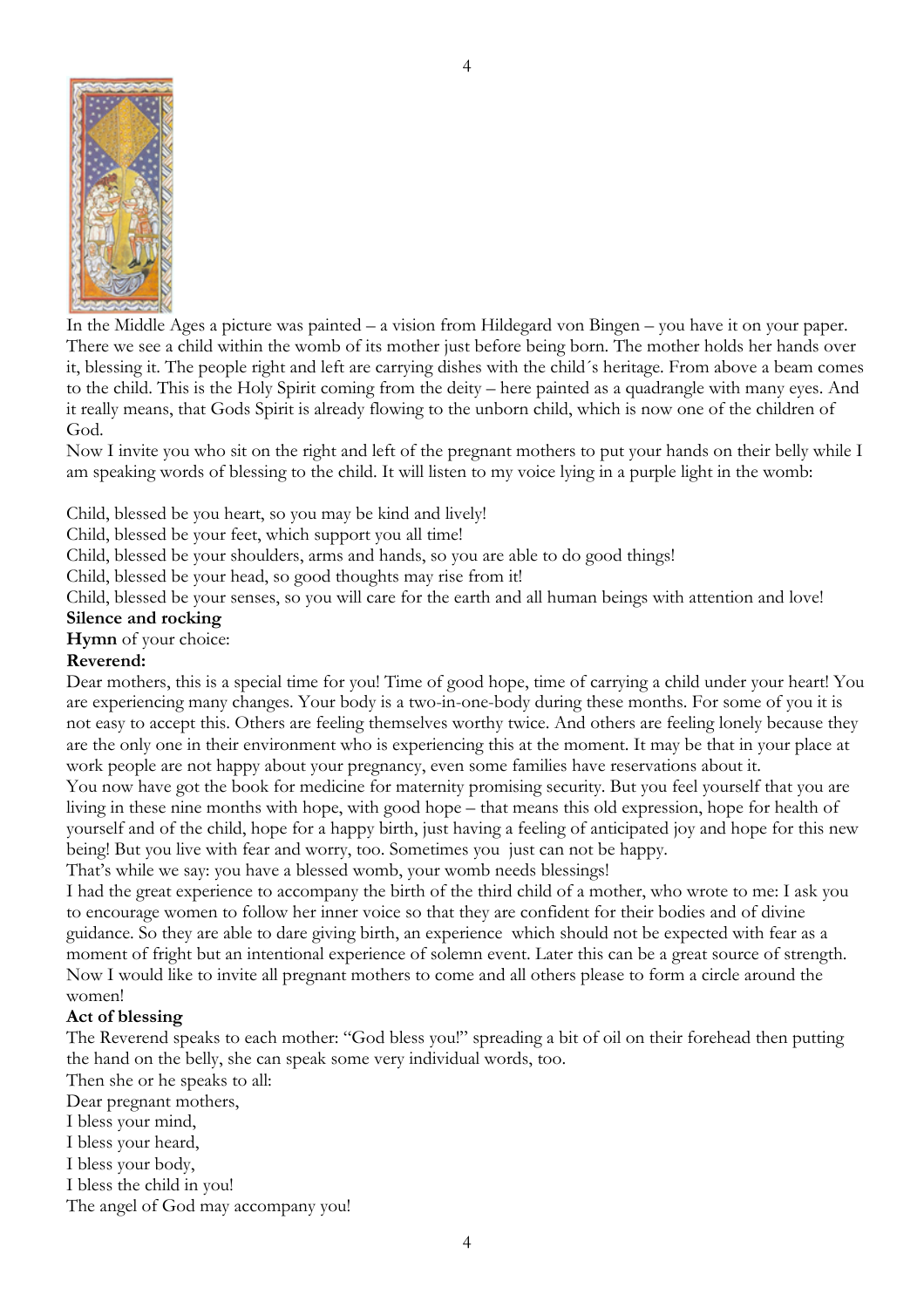Feelings of fear or debt give up into the womb of Gods Love. Light may cover you! Be full of strength and courage! Have great trust! God is with you and your child. Don't be afraid! Be of good hope! Amen **Silence and rocking**

#### **Hymn** of your choice:

#### **Reverend:**

Dear midwives! All who are accompanying the unborn child, mothers and fathers have trust in you. That is why you have a most important part in our society. Specially for you I now read a story from the bible which shows your responsibility very plastically. Here two midwives reject the order to kill and make an effort not against but for human life. This story tell about Egypt during slavery of the people of Israel: Let me now read the Old Testament in Ex 1,15-21: "Finally, the king of Egypt called in Shiphrah and Puah, the two women who helped the Hebrew mothers when they gave birth. He told them, 'If a Hebrew woman gives birth to a girl, let the child live. If the baby is a boy, kill him!' But the two women were faithful to God and did not kill the boys, even though the king had told them to. The king called them in again and asked, 'Why are you letting those baby boys live?' They answered, 'Hebrew women have their babies much quicker than Egyptian women. By the time we arrive, their babies are already born.' God was good to the two women because they truly respected him, and he blessed them with children of their own."



On your paper you have another picture painted by students of midwifery. Lets look on it now! There is painted the great miracle in the womb showed by the light of the sun, the red of the heart, the rainbow and hope in the color of green. But there is sorrow there as well, too, showed by the cross on the left. The tree is an image for the strength mothers and midwives invest during the process of giving birth. Like the roots of the tree both should be connected with the earth. As seasons are changing there are good and bad days and nights.

**Hymn** of your choice:

#### **Reverend:**

Let me now talk to the fathers! You realize now that you emotionally join in these events. A new identity and a new importance is overgrowing you. You are now living full of expectation for the birth. Not in every case it is good for a father to stay with his wife during the process of birth. There should not be a social pressure on him. A father who doesn't stay there is going to be a good father as well!

You elder children are looking forward to the new child in the family. And you will be surprised how tiny the baby is, yet very lively!

We believe that God is the supporting power of life, the power of love. We say also God is the light all over us. By blessing we open ourselves for this power and we are now connected with him.

Just as the placenta is companion and supporter of the unborn child so we wish that the angels of God may be your supporter and protector in these months and weeks before and after the birth:

The angel of love and grace

The angel of confidence and trust